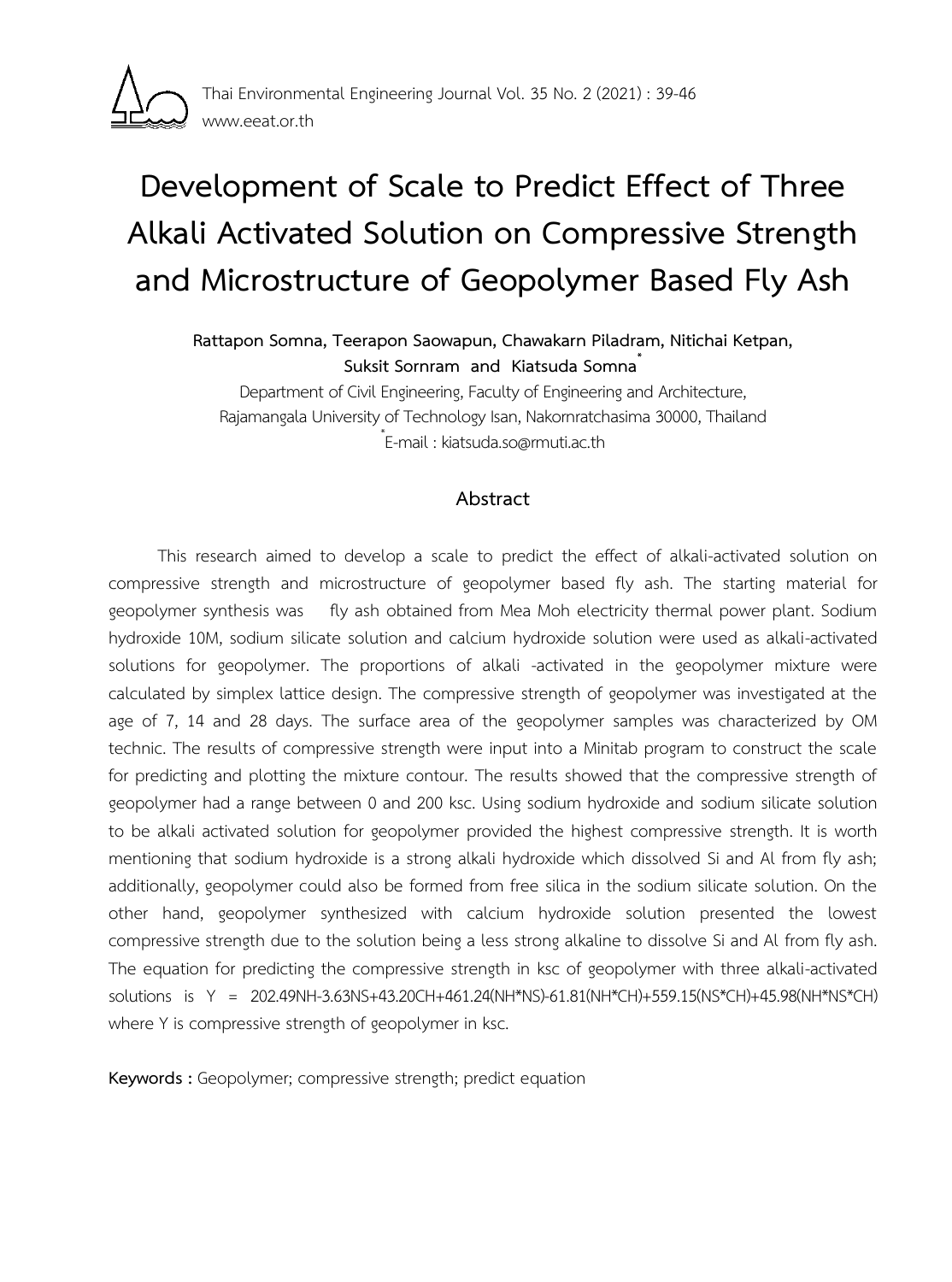### **Introduction**

Geopolymer is a aluminosilicate materials such as fly ash and metakaolin which can be synthesized using fly ash and alkali hydroxide such as sodium hydroxide (NaOH). In addition, it can be added more silicate compounds to enhance compressive strength by adding sodium silicate solution (Na<sub>2</sub>SiO<sub>3</sub>). The reaction develops when alkali solution dissolves Si and Al to form free of tetrahedral of Si-OH and Al-OH. Then, water gradually split out, tetrahedral of Si-OH and Al-OH are alternately link by sharing oxygen atom. Generally, there are three types of geopolymer structure which are polysialate (Al-O-Si), polysialatesiloxo (Al-O-Si-O-Si-O) and polysialate-disiloxo (Al-O-Si-O-Si-O-Si-O). The mechanical properties of geopolymer is depended on Si:Al ratio. The Si:Al ratios as 2:1 was applied to low  $CO<sub>2</sub>$ cemen&concrete and radioactive&toxic waste encapsulation. It was found that calcium (Ca) contains some starting materials of geopolymer such as high calcium fly ash, slag. Calcium can react with silicon form calcium silicate hydrate which similar from cement hydration reaction and calcium geopolymer by geopolymer reaction and provide compressive strength [1].

 The alkali activated solution is an important factor to develop geopolymer reaction. NaOH solution, KOH solution and NaOH solution with sodium silicate solution are usually used to be alkali activated solution for geopolymer [2-8]. High concentration of NaOH between 10-14 M provide good mechanical properties due to alkali hydroxide (OH-) help to leach Si and Al from starting materials to form geopolymer products [2-3]. Sodium silicate solution consist of  $SiO_2$ , Na<sub>2</sub>O and H<sub>2</sub>O. Soluble silica easily reacted with other compounds in geopolymer mixture while Na<sub>2</sub>O is alkali solution in system. Sodium (Na) is a charge balance of aluminium (Al) to become tetrahedral products in geopolymer matrix [1, 7-8]. In addition, there are other types of alkali such as calcium

hydroxide  $(Ca(OH)_2)$  which can be added in mixture to enhance compressive strength by pozzolanic reaction. Some researchers found that external calcium and internal calcium can add in geopolymer, the products of this sources are calcium silicate hydrate (CSH) and/or calcium aluminate silicate hydrate (CASH). It can help to enhance compressive strength of geopolymer [9-11].

 Thus, this research is aims to study effect of alkali solution on mechanical property of geopolymer. 10 M NaOH,  $Na<sub>2</sub>SiO<sub>3</sub>$  and Ca(OH)<sub>2</sub> were selected to be alkali solutions. The mixing proportion was designed by simplex lattice design and constructed the scale for predicting and plotting the mixture contour by Minitab program. The results presented the application of alkali solution to geopolymer materials to produce qualified construction product.

### **Methodology**

#### **Materials and solution**

 Fly ash was obtained from Mea Moh electricity thermal power plant, Lampang province. 10 molar NaOH, sodium silicate solution  $(Na_2SiO_3)$  and  $Ca(OH)_2$  (prepared to solution by weight 0.173 mg of  $Ca(OH)_2$  in 100 ml of  $H_2O$ ) were selected to be alkali solutions.

#### **Experiment**

Simplex lattice design was used to design alkali solution for mix proportion of geopolymer as equation 1.

$$
N = \frac{(q+m-1)!}{m!(q-1)!}
$$
 (1)

Where N is number of geopolymer mixture with various alkali activated solution. a {q, m} simplex-lattice design for q components consists of points defined by the following coordinate settings: the proportions assumed by each component take the m+1 equally spaced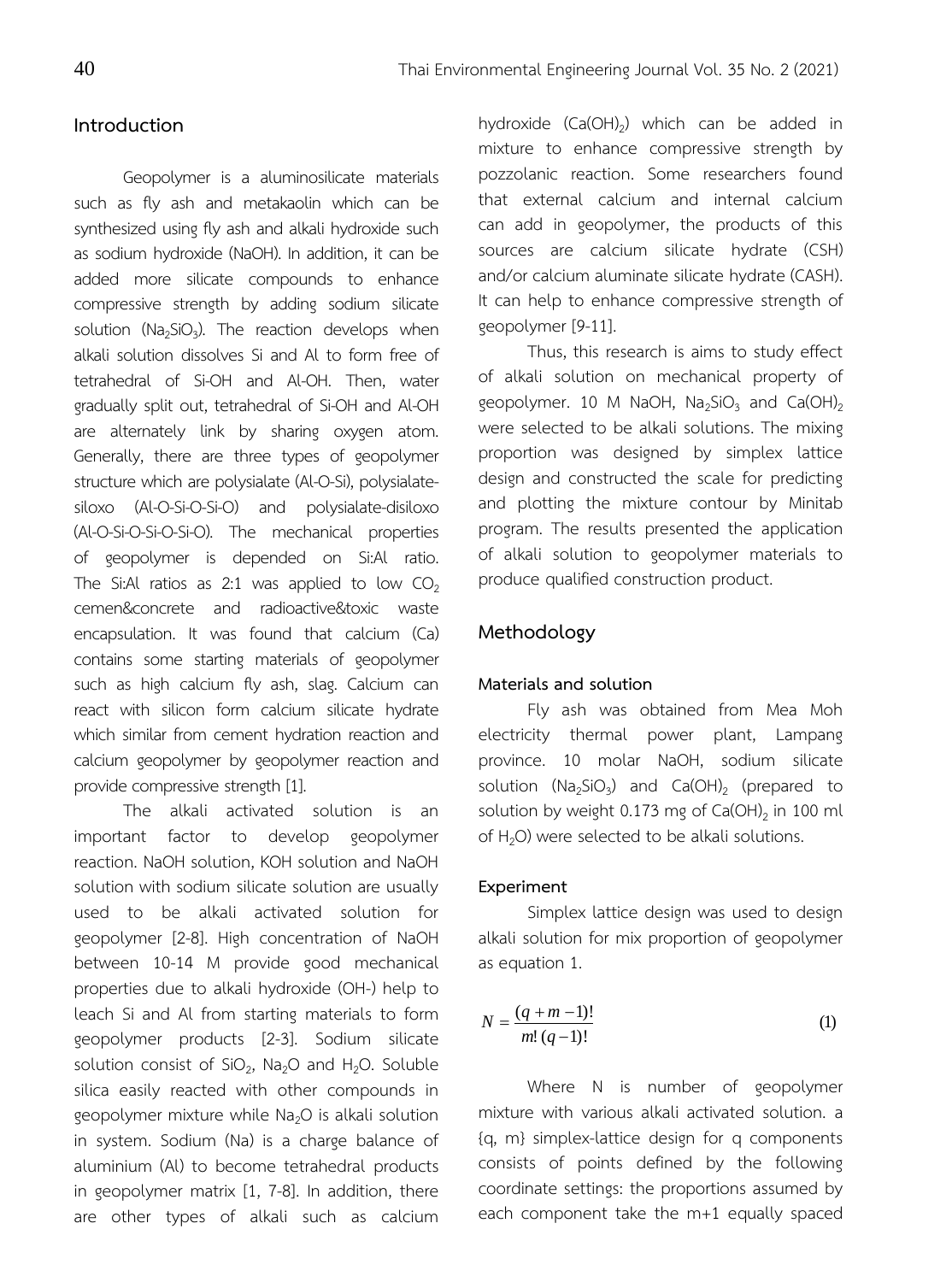values from 0 to 1. In this work, q and m equal to 3 and 3 respectively. The conditions of lattice are augment of the design with center point and augment of the design with axial points as shown in Fig. 1.

#### **Synthesis geopolymer**

Fly ash was ground until it passed sieve#.200 (75 microns). The particle sizes of fly ash were less than 75 microns. 10 molar NaOH (NH),

 $Na<sub>2</sub>SiO<sub>3</sub>$  (NS) and Ca(OH)<sub>2</sub> solution (CH) were added in the mixture as follow Table 1.  $Ca(OH)_2$  was prepared to be solution by using solubility limit of Ca(OH)<sub>2</sub> (0.173  $g/100$  ml H<sub>2</sub>O). The alkali activated solution to fly ash ratio of 0.5 was kept in the experiment. Then, the geopolymer samples were put in cylinder mold with 3 cm diameter and 6 cm height. After 24 hours, geopolymer samples were taken out from the demold and wrapped by plastic until testing date.



**Fig. 1** Configuration of Design Runs for a {3,3} Simplex-Lattice Design

| No.            | Fly ash | NH solution | NS solution | CH solution | symbol          |  |
|----------------|---------|-------------|-------------|-------------|-----------------|--|
|                | (g)     | (g)         | (g)         | (g)         |                 |  |
| $\mathbf{1}$   | 1178    | 589         | 0           | 0           | <b>FANH</b>     |  |
| 2              | 1178    | 0           | 589         | 0           | <b>FANS</b>     |  |
| 3              | 1178    | 0           | 0           | 589         | <b>FACH</b>     |  |
| $\overline{4}$ | 1178    | 395         | 196         | $\Omega$    | <b>FANHINS</b>  |  |
| 5              | 1178    | 196         | 395         | $\Omega$    | <b>FANHNS!</b>  |  |
| 6              | 1178    | 395         | 0           | 196         | <b>FANHICH</b>  |  |
| 7              | 1178    | $\mathbf 0$ | 395         | 196         | <b>FANSICH</b>  |  |
| 8              | 1178    | 196         | 0           | 395         | <b>FANHCH!</b>  |  |
| 9              | 1178    | 0           | 196         | 395         | <b>FANSCH!</b>  |  |
| 10             | 1178    | 196         | 196         | 196         | <b>FANHNSCH</b> |  |

**Table 1** Geopolymer mixture

**Remark:** calculated for cylinder mold with 3 cm diameter and 6 cm height for 20 samples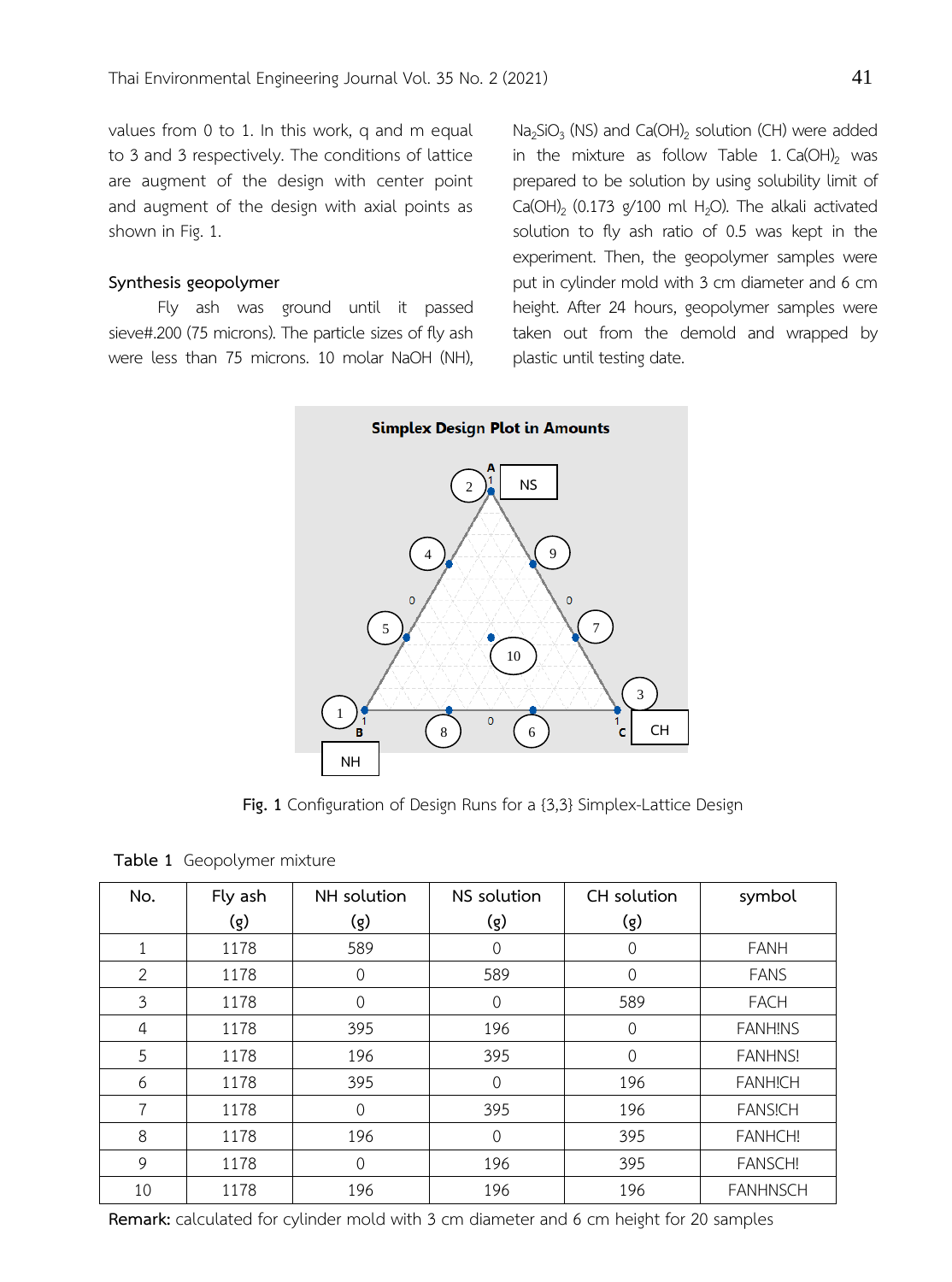#### **Testing**

- Compressive strength of geopolymer was investigated at 7 14 and 28 days.

- The analysis of contour plot of the strength values was calculated by Minitab.

- The surface area was characterized by optical microscope technic.

## **Results and Discussions**

#### **Properties of starting materials**

Table 2 shows chemical properties of fly ash. Fly ash has sum of  $SiO<sub>2</sub>+Al<sub>2</sub>O<sub>3</sub>+Fe<sub>2</sub>O<sub>3</sub>$  of 78.78% and high calcium of 13.82% indicating class F fly ash as described by ASTM C618 [12]. The rich

**Table 2** Chemical composition of fly ash

in Si and Al are properly to be starting material for geopolymer.

The particle sizes distribution of fly ash are shown in Fig. 2. The median particle size of original fly ash was 67 microns. In order to improve reaction, fly ash was ground until it pass sieve#200. The median particle sizes were 12.44 microns. It was found that the small size of starting material has high surface area to react with alkali solution and provide the good mechanical properties of materials [2, 13].

Fig. 3 shows XRD pattern of fly ash. it composed of both amorphous phase and crystalline of  $\mathsf{Al}_2\mathsf{O}_3$ , SiO<sub>2</sub> and  $\mathsf{Al}_2\mathsf{O}_3$  corresponding with chemical composition of fly ash.

| Composition (%) | SiO <sub>2</sub> | $Al_2O_3$ | $Fe_2O_3$ | CaO   | MgO                      | SO <sub>2</sub> | Na <sub>2</sub> | へっし | LOI |
|-----------------|------------------|-----------|-----------|-------|--------------------------|-----------------|-----------------|-----|-----|
| Fly Ash         | 39.47            | 29.46     | 9.85      | 13.82 | $\overline{\phantom{a}}$ | 3.66            | $\sim$          | QF. | 1.0 |



**Fig. 2** Particle sizes distribution of original fly ash and fly ash under sieve #200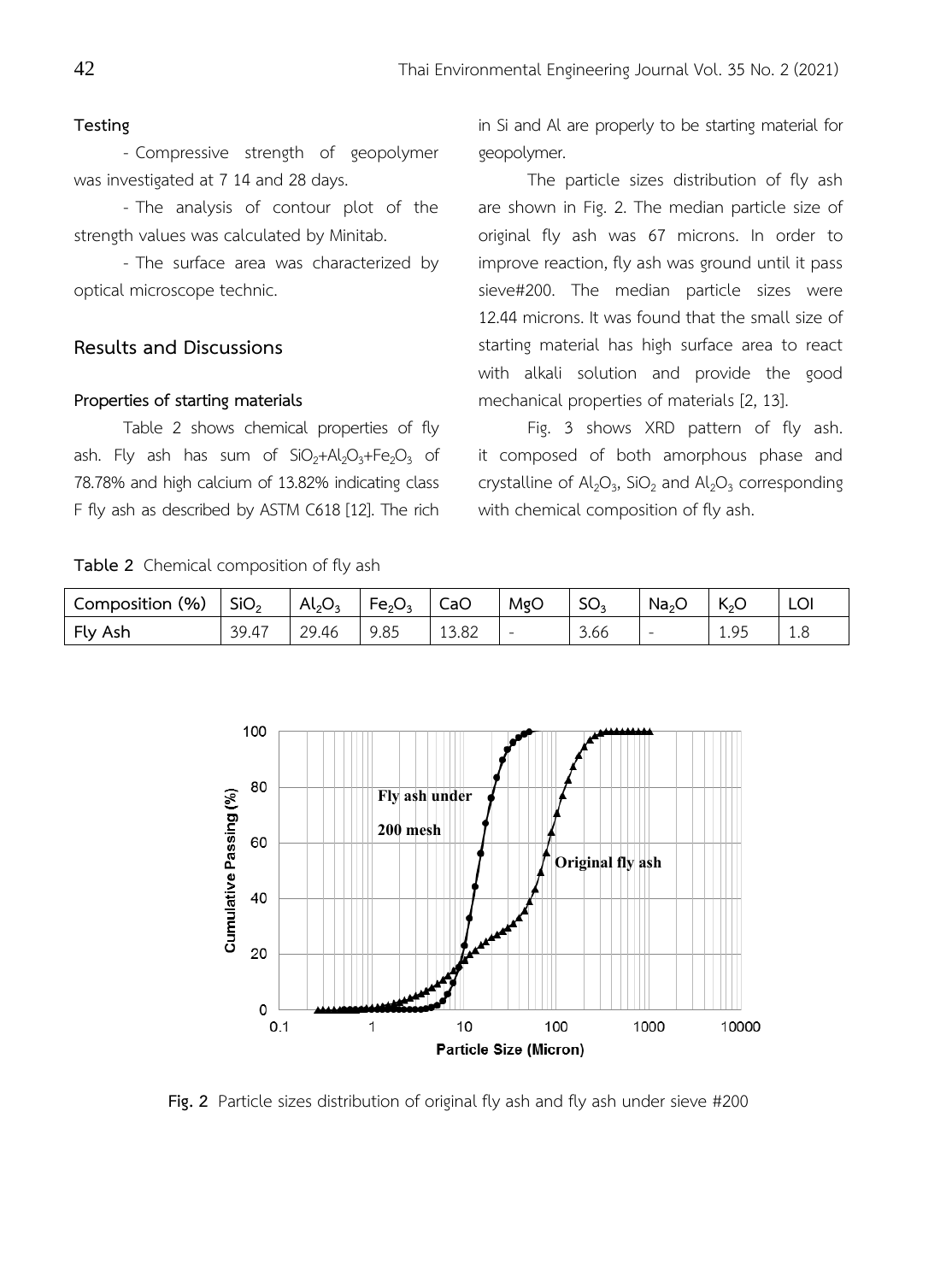

**Fig. 3** XRD pattern of fly ash

#### **Compressive strength of geopolymer**

The compressive strength of geopolymer are shown in Fig 4. FANH!NS presented the highest compressive strength of 7.64 21.61 and 24.09 MPa at the age of 7 14 and 28 days, respectively. The highest compressive strength was due to high alkali hydroxide dissolute Si and Al from fly ash. In addition, Si from sodium silicate was rapidly react together with Si and Al from fly ash. The geopolymer reaction has high silica in the system to form geopolymer products [14]. FANHCH! showed the lowest compressive strength. High calcium hydroxide

need time to react with Si and Al from fly ash and also low solubility in water. Nevertheless, calcium from  $Ca(OH)_2$  can react with fly ash to form calcium silicate hydrate and enhance strength for geopolymer [9-11].

## **Predict strength of geopolymer and contour plot**

Figure 5 shows The 4 in 1 residual plots for geopolymer with different alkali activated solution. The normal probability plot, versus fits, histogram, and versus order. It explained normal distribution of the data.



**Fig. 4** Compressive strength of geopolymer with different alkali activated solution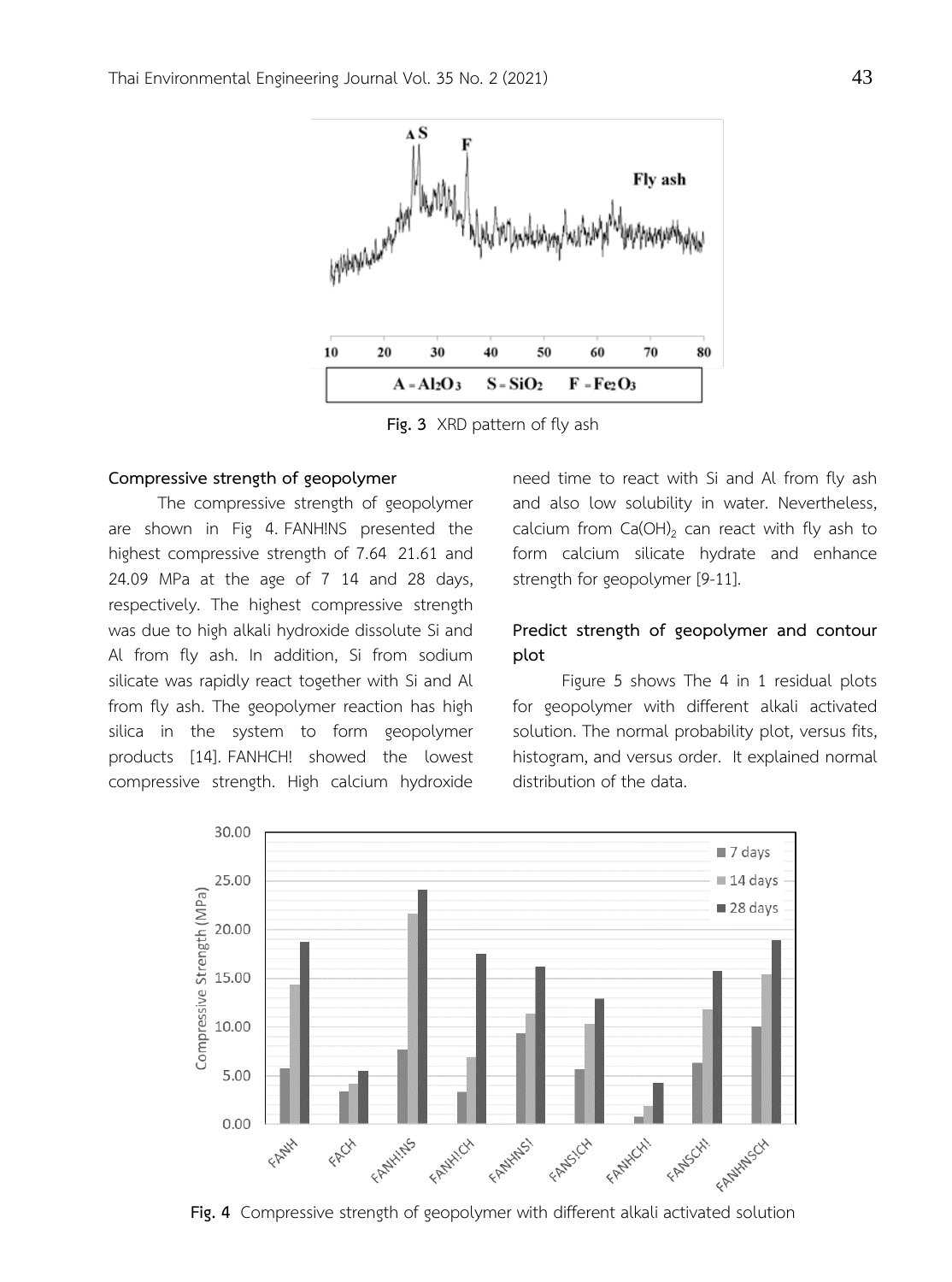

**Fig. 5** 4 in 1 residual plots for geopolymer with different alkali activated solution



**Fig. 6** Contour plot of geopolymer with different alkali activated solution

Figure 6 shows the contour plot of compressive strength of geopolymer in ksc unit with different three alkali activated solution, separated feasible area to 6 ranges for inhibition effect, less than 0, 0 to 50, 50 to 100, 100 to 150, 150 and 200 and more than 200 ksc. (20 MPa). This plot makes contrast as shown in Fig. 6. The darkest area is impossible area (more than

200 ksc) and lighter area is possible area for each range. It was found that geopolymer used NaOH and  $Na<sub>2</sub>SiO<sub>3</sub>$  solution provided the highest compressive strength. Strong alkali hydroxide from NaOH can help dissolute Si and Al from fly ash. Moreover,  $SiO<sub>2</sub>$  from sodium silicate solution  $(Na<sub>2</sub>SiO<sub>3</sub>)$  is soluble Si which readily react with Si and Al from fly ash to form geopolymer products.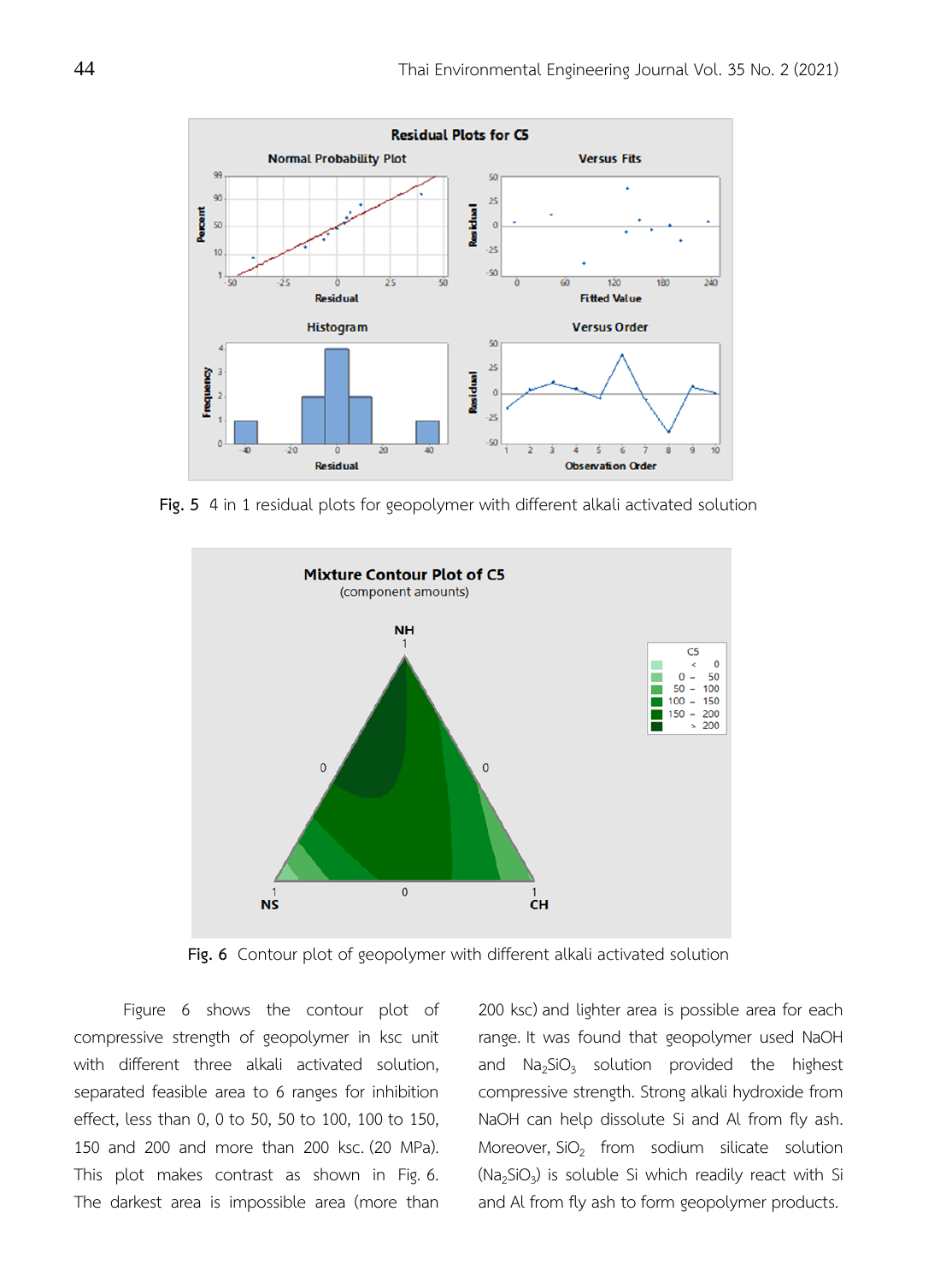#### **Microstructure of geopolymer**

Fig. 7 presents surface analysis of geopolymer with different alkali activated solution by optical microscope (OM). The results showed that the geopolymer surfaces using different alkaline solutions were inhomogeneous. The surface of the geopolymer pastes were dense, no

cavities, corresponding to the effect of compressive strength that the geopolymer using different alkaline solutions can obtain compressive strength. The surface of pastes were found the remaining unreactive fly ash. On the surface, a portion of the fly ash cavity that was removed from the reaction with the solution was also found.



**Fig. 7** Surface analysis of geopolymer with different alkali activated solution by optical microscope (OM)

## **Conclusion**

Based on the study results, it can be concluded as follows:

1. Sodium hydroxide is the good alkali activated solution to leach Si and Al from fly ash.

2. Sodium silicate solution is the alkali solution which composed of readily dissolve Si and alkali solution in from  $Na<sub>2</sub>O$  to dissolve Si and Al.

3. The geopolymer pasted with NaOH and  $Na<sub>2</sub>SiO<sub>3</sub>$  present the highest compressive strength.

4. The equation for predicting the compressive strength in ksc of geopolymer with three alkali-activated solutions is  $Y = 202.49$ NH-3.63NS+43.20CH+461.24(NH\*NS)-61.81(NH\*CH)+ 559.15(NS\*CH)+45.98(NH\*NS\*CH) where Y is compressive strength of geopolymer in ksc.